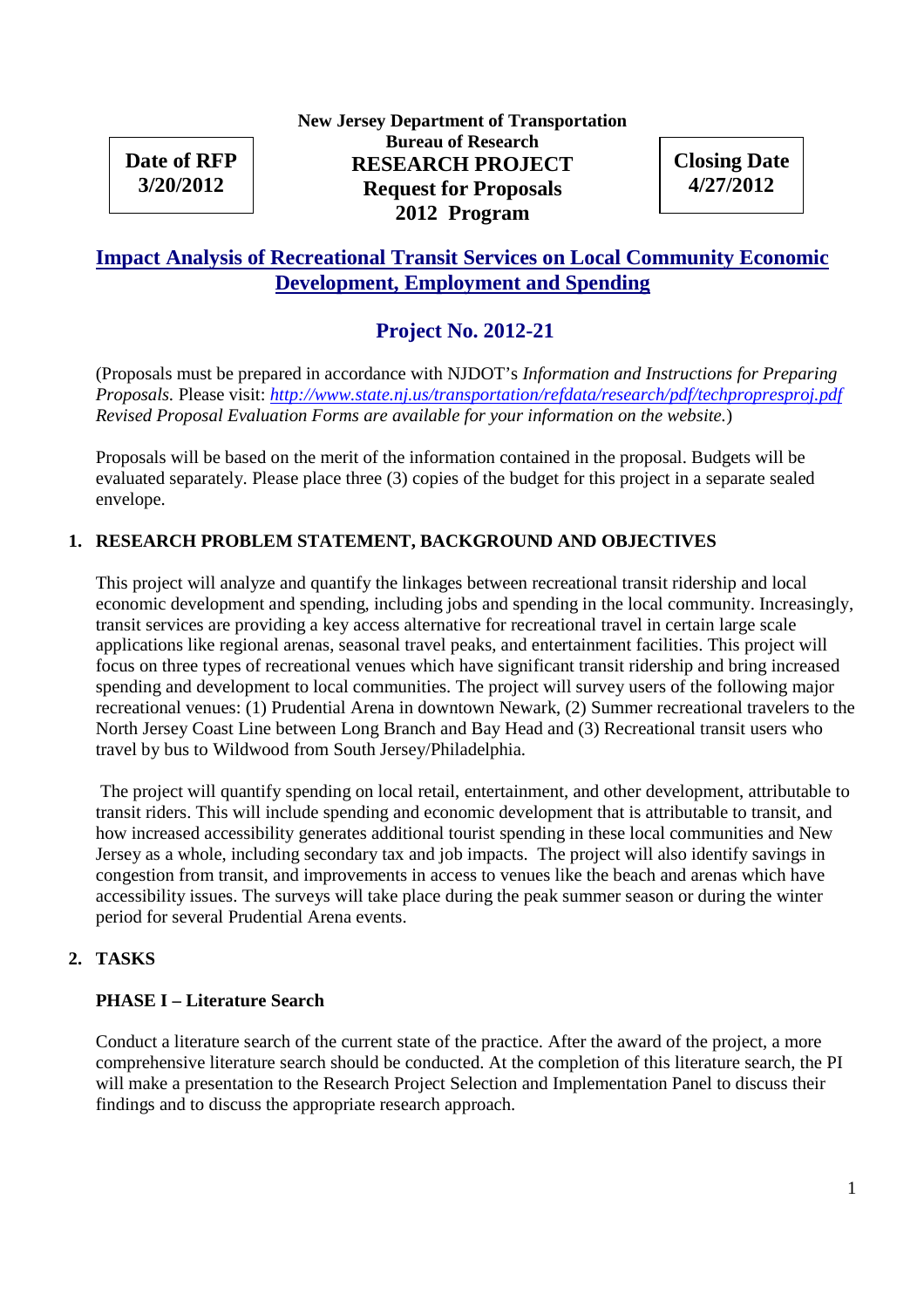## **PHASE II – Research Approach and Anticipated Results**

Clear description of how you will solve the problem and implement anticipated findings. Work may be divided into phases (e.g., Laboratory, Field or Year 1, Year 2) as necessary to clarify tasks. *Exit Criteria* must be included in scope of services.

Task 1- Literature Search of Related Economic Impacts of Transit on Tourist Economies and Arenas

This task will focus on previous studies of the impact of tourist and Arena spending on the local economy in terms of employment impacts, public revenue (taxes) and secondary impacts in terms of spin off or related development. Literature review should focus on previous studies of the impact of transit facilities on employment, tax revenues, etc. as well as the impact of transit on accessibility and share of travel should be documented.

Task 2- Survey of Transit Riders using Seasonal Recreational Transit

This task will develop a survey of summer recreational riders on the NJ TRANSIT North Jersey Coast Line. The survey will encompass stations from Red Bank through Bay Head during a summer weekend period, preferably in July or early August. The selected research team will develop a survey instrument and survey plan in consultation with the sponsor NJ TRANSIT. A small pre-test of the survey will also be conducted with 1-2 focus groups to identify issues. The survey will take place on a Saturday, Sunday, and possibly a Monday AM to capture people who use the NJCL for both day trips and weekend travel.

The survey will include questions about travel to the NJCL shore area, including how travel would be made without rail service, transit captivity, access/egress, origin-destination, group size, demographics and local travel. In addition, the survey will ask about spending for the day, weekend and season, types of spending (hotel, retail, food, services, etc.) This data and other related questions will be used for economic impact analysis. Survey will be onboard with other methods to increase response rates considered, including incentives. Purpose of the survey will be to establish markets of transit users, and their impact on the local economy.

In addition to the rider surveys, a limited amount of secondary data will be collected with interviews with key local and recreational stakeholders. Other data from economic development and tourism agencies and state agencies will be collected as needed to support the local economic impact analysis.

Task 3- Survey of 2-3 events at Prudential Center

The team will survey at least two events at Prudential Center, one a Devils hockey game, and another non-sporting event such as a concert. NJT will work with Prudential Arena management to gain access to survey fans. Team should propose a survey plan that would increase response rates and methods to conduct the survey, and will work with NJT on developing a survey plan and questionnaire. Similar to Task 2, data on O-D, travel mode, demographics will be included. In addition, spending by patrons on restaurants and other uses both pre and post game will be probed. Secondary impacts such as increased travel to Newark because of attendance at games/events will also be included. NJT will share its previous surveys of Devils games and methods for consideration. Similar to task 2, consultant team will interview key Newark stakeholders on impact of Arena on local economy, and secondary data sources as appropriate will need to be developed to assess impact of Arena on local economy and transit usage.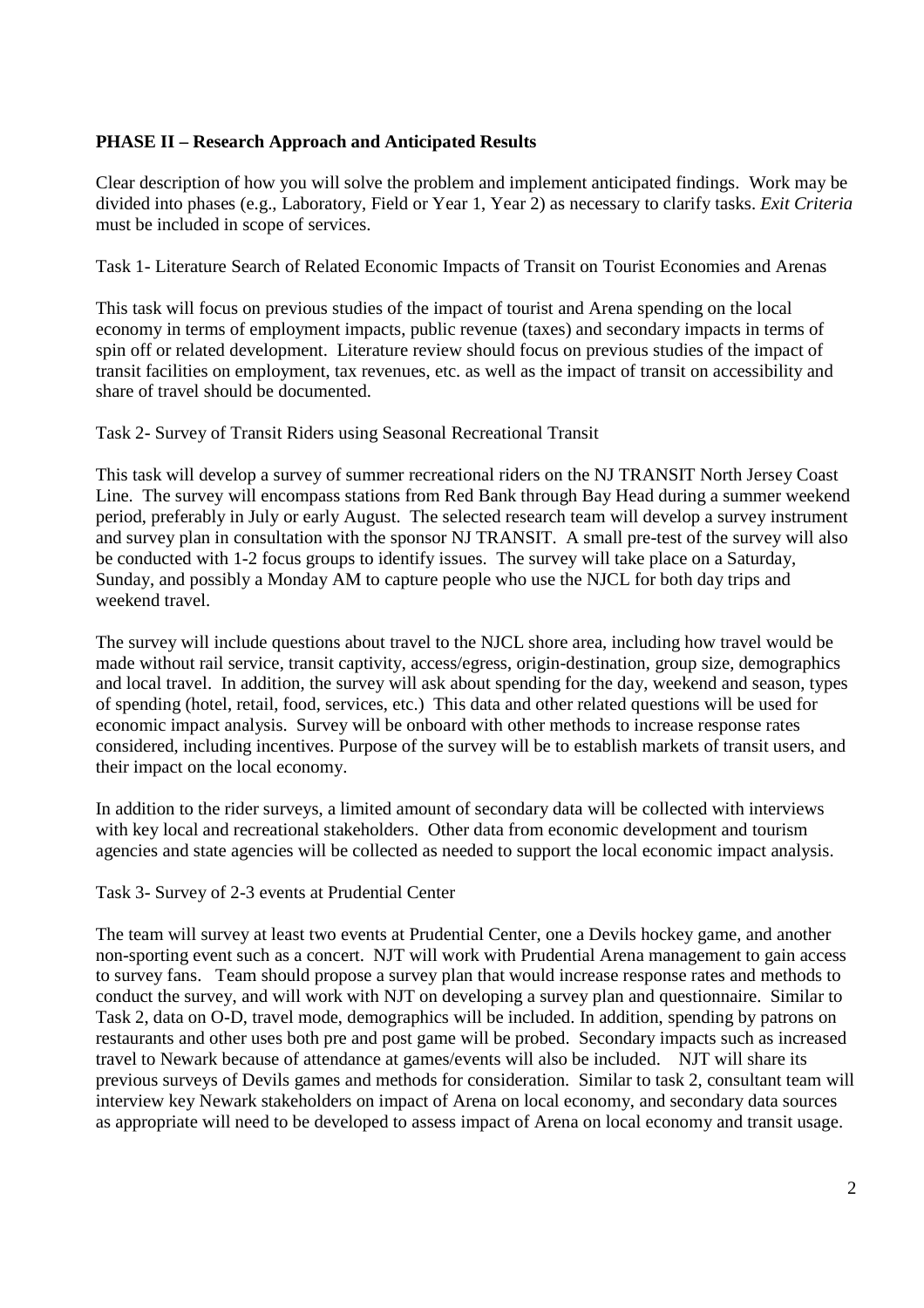#### Task 4- Development of Economic Impact Analysis and Techniques

The team will utilize the surveys and other analytic work from Tasks 2 and 3 to develop economic impacts of both the North Jersey Coast Line and the Newark Prudential Arena on the local economy. This will include a quantification of additional employment by major grouping (SIC one digit or two digit code) as a result of spending of transit riders for both venues. For the Newark Arena, spending by people driving will also be estimated. The team will also quantify the extent that transit reduces auto travel and VMT from the surveys, and the importance of transit to both increased accessibility to certain markets and travel that would not have taken place.

The study will identify potential methods to quantify economic and spending impacts based on the literature review and other data gathered. The team will recommend which techniques to utilize given their review of Tasks 1 through 3 and other data that they may have. The additional spending by transit users will also be used to estimate impacts on both local and state taxes, and additional secondary impacts through economic multipliers. The team should base this on previous work identified in Task 1 or other information developed in this task. The intent is not to create a new model but to utilize existing techniques.

A final product of this task will be a technical memo which outlines the techniques considered to perform the economic impact analysis, and the actual techniques utilized. The memo will also document the economic impacts of transit riders on the NJCL area local economy, including jobs, spending, secondary impacts, taxes, etc. The same will be done for the Newark Arena, except that both transit and auto users will be summarized.

Task 5- Draft Final Report and Presentation of Findings

This task will include preparation of draft final and final report, including related graphics and PDF's. This task will include time spent for NJT review, and review of related agencies. Team will incorporate comments into Final Report. Team will also give up to 3 presentations, one to NJT management, one to Monmouth/Ocean county related interested parties, and one to City of Newark interests. These presentations will focus on major findings and outlines for further implementation steps to maximize or increase the impact of transit on the local economy.

## **3. IMPLEMENTATION AND TRAINING PLAN**

The PI must meet with the Research Project Selection and Implementation Panel (RPSIP) and other NJDOT units to present the findings and as appropriate train these personnel in the use the project results.

#### **The PI will develop an implementation plan as per the guidelines provided by NJDOT Research Bureau.**

## **4. DELIVERABLES:**

- Presentation of Summary of Literature Search Results
- $\triangleright$  Discussion to Support and Refine the Project Tasks
- $\triangleright$  Project work plan.
- $\triangleright$  Technical Memorandum on the survey results
- $\triangleright$  Technical memorandum on the measures that are working or not working
- $\triangleright$  Technical memorandum on actions taken
- Interim Status reports suitable for Senior Leadership if required